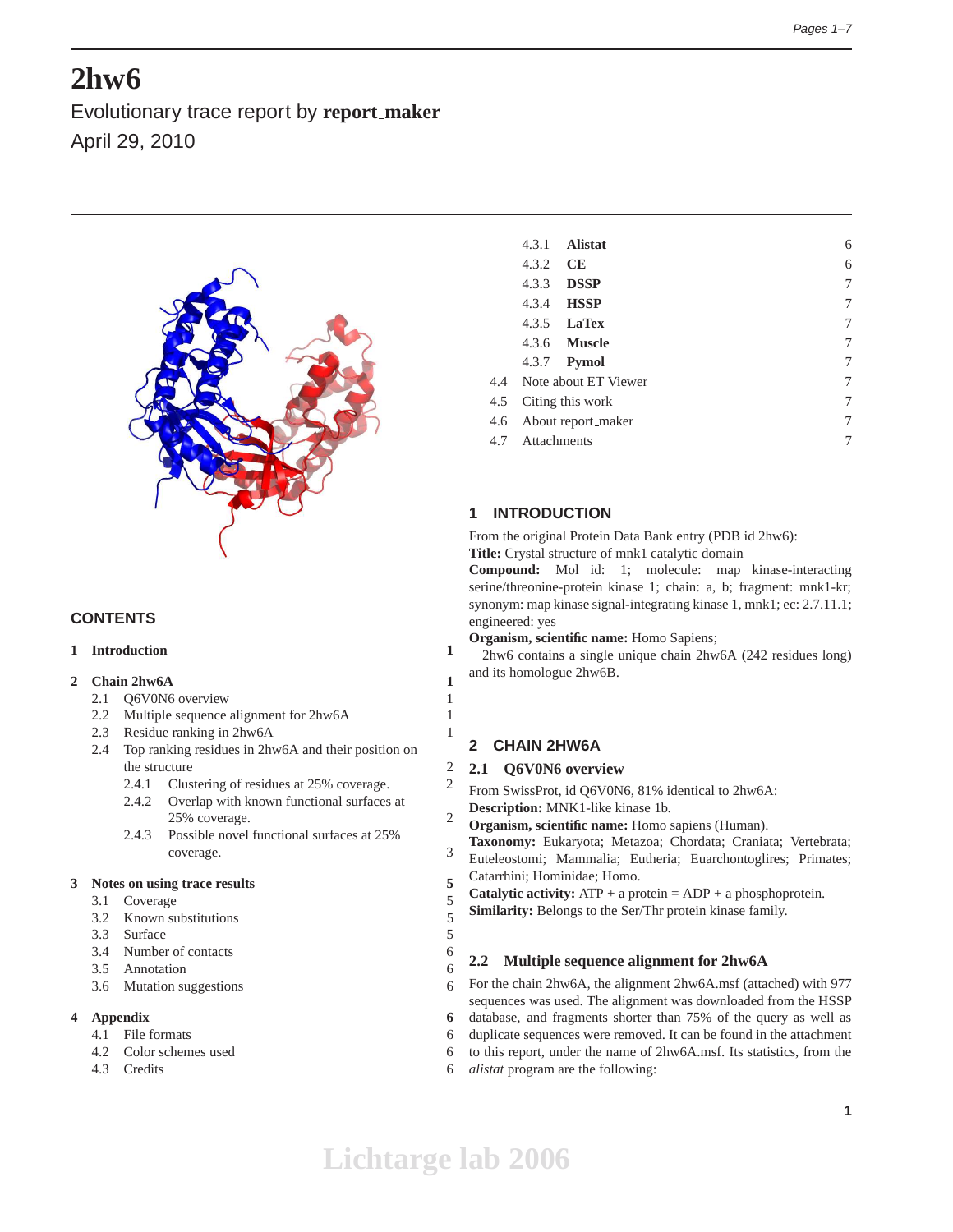

**Fig. 1.** Residues 39-159 in 2hw6A colored by their relative importance. (See Appendix, Fig.8, for the coloring scheme.)



**Fig. 2.** Residues 160-335 in 2hw6A colored by their relative importance. (See Appendix, Fig.8, for the coloring scheme.)

| Format:                   | MSF   |        |
|---------------------------|-------|--------|
| Number of sequences: 977  |       |        |
| Total number of residues: |       | 204189 |
| Smallest:                 | 32    |        |
| Largest:                  | 242   |        |
| Average length:           | 209.0 |        |
| Alignment length:         | 242   |        |
| Average identity:         | 39%   |        |
| Most related pair:        | 99%   |        |
| Most unrelated pair:      | 0 %   |        |
| Most distant seq:         | 41%   |        |

Furthermore, <1% of residues show as conserved in this alignment.

The alignment consists of 35% eukaryotic ( 11% vertebrata, 1% arthropoda, 2% fungi, 12% plantae) sequences. (Descriptions of some sequences were not readily available.) The file containing the sequence descriptions can be found in the attachment, under the name 2hw6A.descr.

#### **2.3 Residue ranking in 2hw6A**

The 2hw6A sequence is shown in Figs. 1–2, with each residue colored according to its estimated importance. The full listing of residues in 2hw6A can be found in the file called 2hw6A.ranks\_sorted in the attachment.

## **2.4 Top ranking residues in 2hw6A and their position on the structure**

In the following we consider residues ranking among top 25% of residues in the protein . Figure 3 shows residues in 2hw6A colored by their importance: bright red and yellow indicate more conserved/important residues (see Appendix for the coloring scheme). A Pymol script for producing this figure can be found in the attachment.



**Fig. 3.** Residues in 2hw6A, colored by their relative importance. Clockwise: front, back, top and bottom views.

*2.4.1 Clustering of residues at 25% coverage.* Fig. 4 shows the top 25% of all residues, this time colored according to clusters they belong to. The clusters in Fig.4 are composed of the residues listed



**Fig. 4.** Residues in 2hw6A, colored according to the cluster they belong to: red, followed by blue and yellow are the largest clusters (see Appendix for the coloring scheme). Clockwise: front, back, top and bottom views. The corresponding Pymol script is attached.

in Table 1.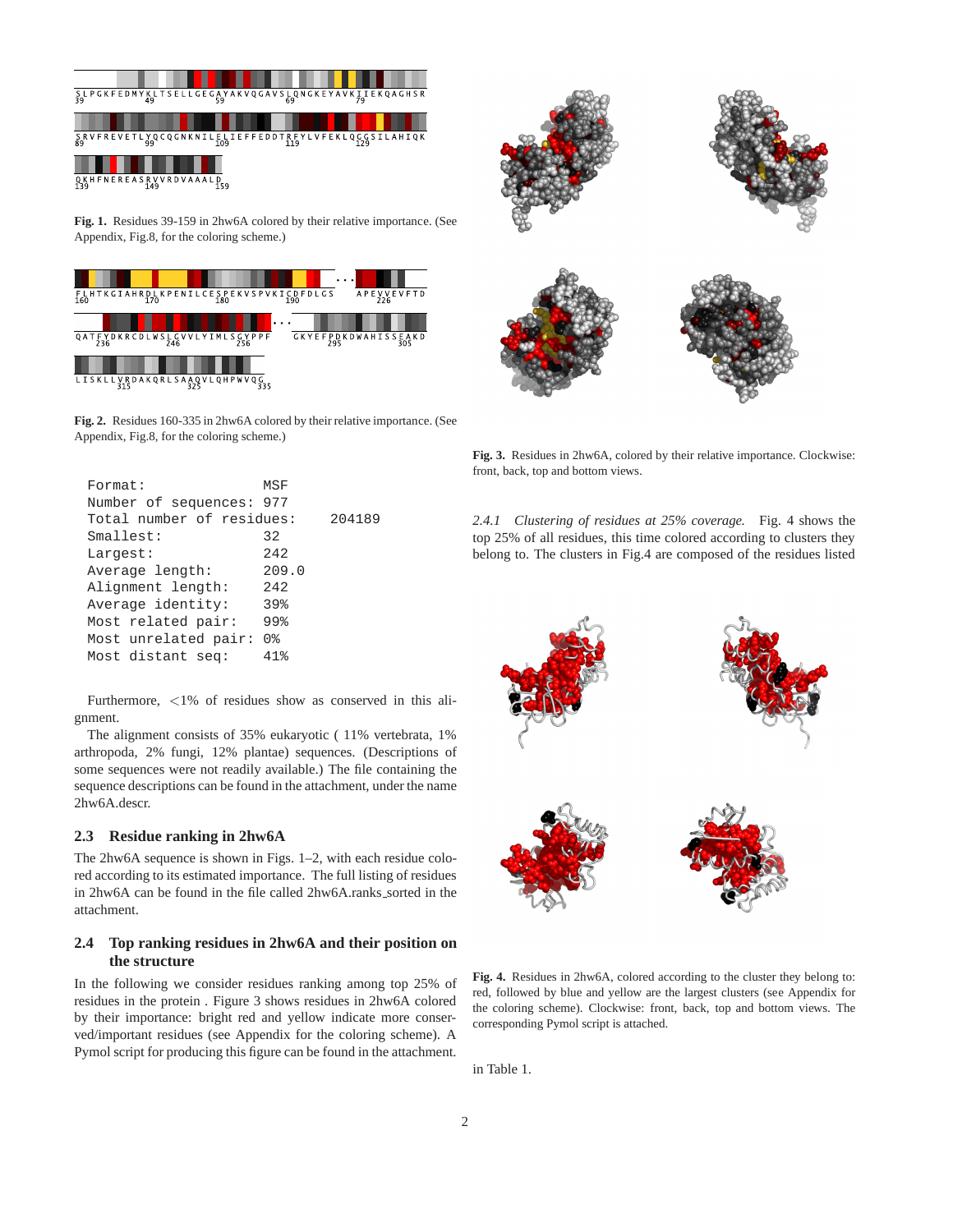|         | Table 1. |                                     |  |  |  |
|---------|----------|-------------------------------------|--|--|--|
| cluster | size     | member                              |  |  |  |
| color   |          | residues                            |  |  |  |
| red     | 57       | 56, 58, 60, 61, 63, 76, 78, 94, 110 |  |  |  |
|         |          | 121, 122, 124, 125, 127, 129, 130   |  |  |  |
|         |          | 131, 132, 133, 136, 144, 147, 157   |  |  |  |
|         |          | 161, 162, 166, 168, 169, 170, 171   |  |  |  |
|         |          | 172, 173, 174, 175, 176, 177, 188   |  |  |  |
|         |          | 190, 191, 192, 193, 194, 223, 224   |  |  |  |
|         |          | 225, 226, 242, 244, 245, 247, 248   |  |  |  |
|         |          | 251, 253, 254, 256, 259, 260        |  |  |  |

**Table 1.** Clusters of top ranking residues in 2hw6A.

*2.4.2 Overlap with known functional surfaces at 25% coverage.* The name of the ligand is composed of the source PDB identifier and the heteroatom name used in that file.

**Interface with 2hw6B.**Table 2 lists the top 25% of residues at the interface with 2hw6B. The following table (Table 3) suggests possible disruptive replacements for these residues (see Section 3.6).

| Table 2. |              |                  |      |                          |      |  |
|----------|--------------|------------------|------|--------------------------|------|--|
| res      | type         | subst's          | cvg  | $\mathbf{noc}/$          | dist |  |
|          |              | (%)              |      | bb                       | (A)  |  |
| 58       | G            | G(96)            | 0.06 | 11/11                    | 3.94 |  |
|          |              | $(2)$ STR        |      |                          |      |  |
| 224      | $\, {\bf P}$ | P(86)            | 0.12 | 36/10                    | 3.22 |  |
|          |              | . (13)N          |      |                          |      |  |
| 223      | A            | A(77)            | 0.15 | 21/18                    | 3.47 |  |
|          |              | . (13)           |      |                          |      |  |
|          |              | S(6)             |      |                          |      |  |
|          |              | P(1)             |      |                          |      |  |
| 82       | K            | K(77)            | 0.21 | 3/2                      | 4.22 |  |
|          |              | . $(2)P$<br>T(6) |      |                          |      |  |
|          |              | R(3)             |      |                          |      |  |
|          |              | V(1)             |      |                          |      |  |
|          |              | D(3)S            |      |                          |      |  |
|          |              | Q(1)             |      |                          |      |  |
|          |              | I(1)             |      |                          |      |  |
|          |              | $L(1)$ AEG       |      |                          |      |  |
|          |              | NF               |      |                          |      |  |
| 60       | Y            | F(67)            | 0.23 | 1/1                      | 4.89 |  |
|          |              | Y(19)            |      |                          |      |  |
|          |              | $. (2)$ IL       |      |                          |      |  |
|          |              | S(3)H            |      |                          |      |  |
|          |              | C(1)             |      |                          |      |  |
|          |              | $N(3)$ GWT       |      |                          |      |  |
| 121      |              | <b>VKA</b>       | 0.24 |                          | 4.37 |  |
|          | Υ            | Y(60)            |      | 3/0                      |      |  |
|          |              | I(1)<br>H(18)    |      |                          |      |  |
|          |              | F(7)             |      |                          |      |  |
|          |              |                  |      | continued in next column |      |  |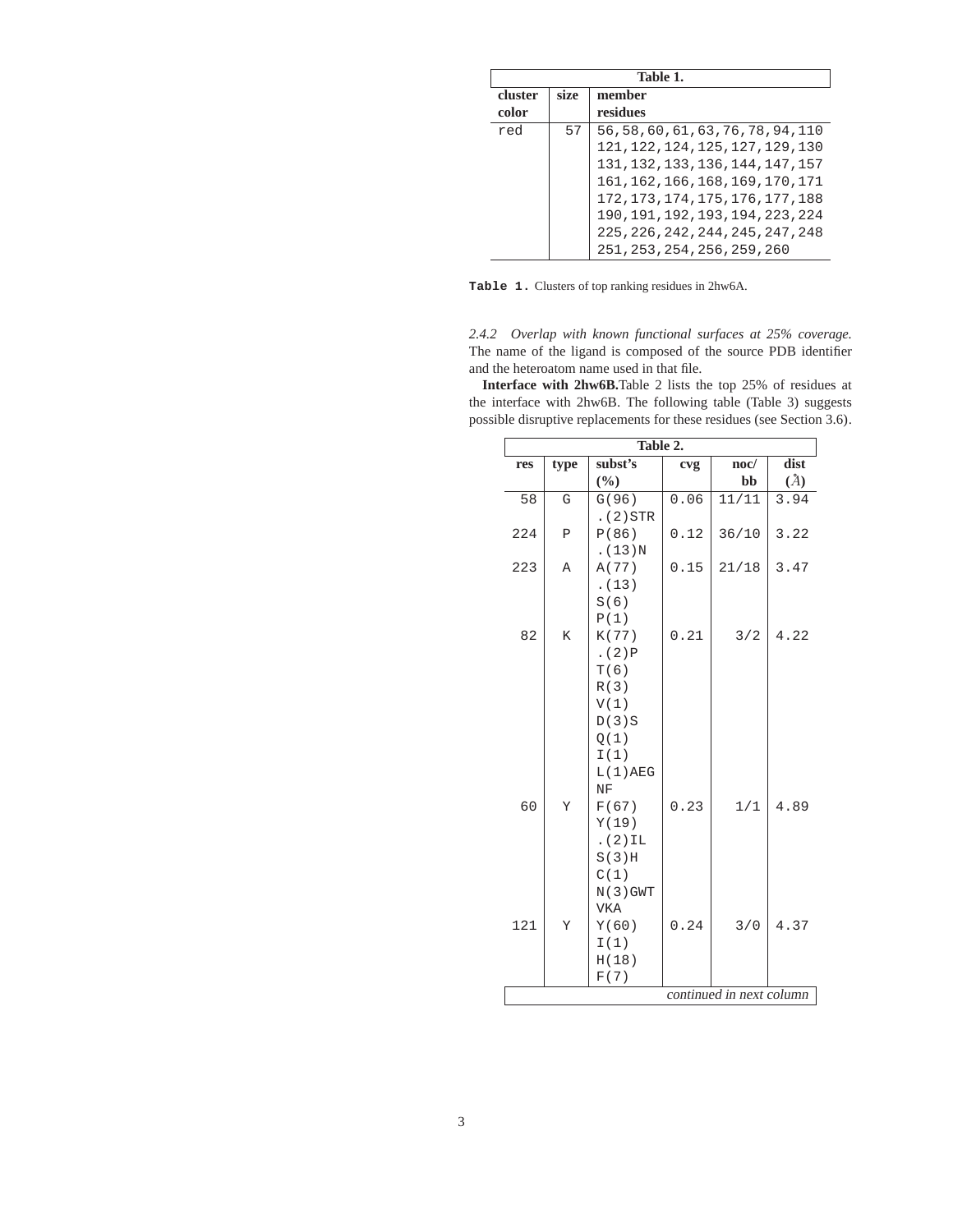| Table 2. continued |      |           |     |                 |      |
|--------------------|------|-----------|-----|-----------------|------|
| res                | type | subst's   | cvg | $\mathbf{noc}/$ | dist |
|                    |      | (%)       |     | bb              |      |
|                    |      | L(4)      |     |                 |      |
|                    |      | V(1)      |     |                 |      |
|                    |      | $C(1)$ W  |     |                 |      |
|                    |      | . (1)Q    |     |                 |      |
|                    |      | S(1)T     |     |                 |      |
|                    |      | $N(1)$ AD |     |                 |      |

**Table 2.** The top 25% of residues in 2hw6A at the interface with 2hw6B. (Field names: res: residue number in the PDB entry; type: amino acid type; substs: substitutions seen in the alignment; with the percentage of each type in the bracket; noc/bb: number of contacts with the ligand, with the number of contacts realized through backbone atoms given in the bracket; dist: distance of closest apporach to the ligand. )

| Table 3. |                    |                           |  |  |  |
|----------|--------------------|---------------------------|--|--|--|
| res      | disruptive<br>type |                           |  |  |  |
|          |                    | mutations                 |  |  |  |
| 58       | G                  | (E)(K)(R)(FW)             |  |  |  |
| 2.2.4    | P                  | $(Y)$ $(R)$ $(TH)$ $(CG)$ |  |  |  |
| 223      | A                  | (R) (KY) (E) (H)          |  |  |  |
| 82       | K                  | $(Y)$ (FW) $(T)$ (H)      |  |  |  |
| 60       | Y                  | (K)(O)(E)(R)              |  |  |  |
| 121      |                    | (K)(O)(R)(M)              |  |  |  |

**Table 3.** List of disruptive mutations for the top 25% of residues in 2hw6A, that are at the interface with 2hw6B.

Figure 5 shows residues in 2hw6A colored by their importance, at the interface with 2hw6B.

**Sulfate ion binding site.** Table 4 lists the top 25% of residues at the interface with 2hw6SO4202 (sulfate ion). The following table (Table 5) suggests possible disruptive replacements for these residues (see Section 3.6).

|     | Table 4. |                |             |                   |                  |  |  |
|-----|----------|----------------|-------------|-------------------|------------------|--|--|
| res | type     | subst's<br>(%) | cvg         | $\bf{noc}/$<br>bb | dist<br>$\bm{A}$ |  |  |
| 162 | Η        | H(98)Q.<br>CΤ  | 0.02   11/3 |                   | 3.44             |  |  |

**Table 4.** The top 25% of residues in 2hw6A at the interface with sulfate ion.(Field names: res: residue number in the PDB entry; type: amino acid type; substs: substitutions seen in the alignment; with the percentage of each type in the bracket; noc/bb: number of contacts with the ligand, with the number of contacts realized through backbone atoms given in the bracket; dist: distance of closest apporach to the ligand. )

|     | Table 5.           |              |  |  |  |  |
|-----|--------------------|--------------|--|--|--|--|
| res | disruptive<br>type |              |  |  |  |  |
|     |                    | mutations    |  |  |  |  |
| 162 |                    | (E)(D)(M)(O) |  |  |  |  |

**Table 5.** List of disruptive mutations for the top 25% of residues in 2hw6A, that are at the interface with sulfate ion.



**Fig. 5.** Residues in 2hw6A, at the interface with 2hw6B, colored by their relative importance. 2hw6B is shown in backbone representation (See Appendix for the coloring scheme for the protein chain 2hw6A.)



**Fig. 6.** Residues in 2hw6A, at the interface with sulfate ion, colored by their relative importance. The ligand (sulfate ion) is colored green. Atoms further than  $30\AA$  away from the geometric center of the ligand, as well as on the line of sight to the ligand were removed. (See Appendix for the coloring scheme for the protein chain 2hw6A.)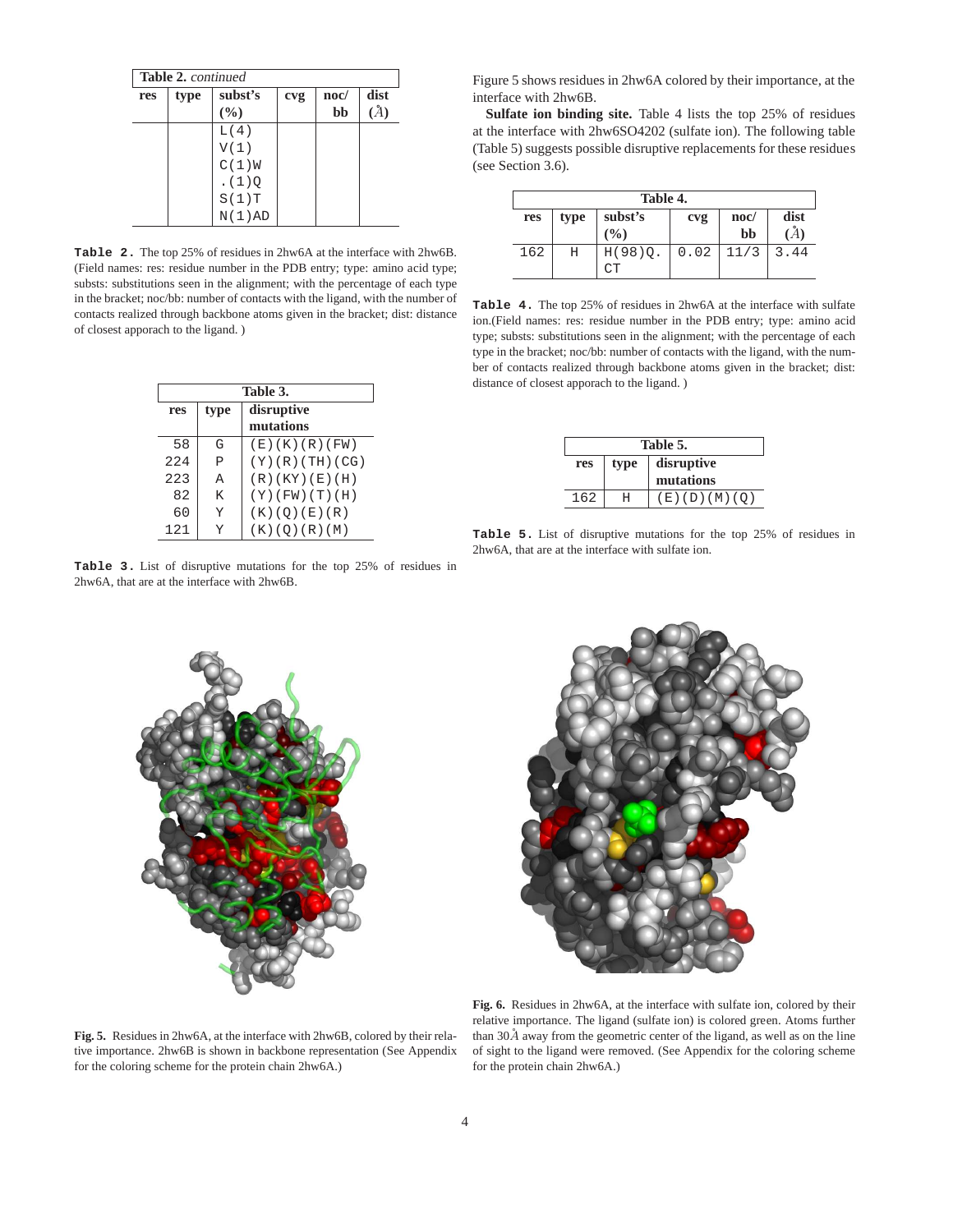Figure 6 shows residues in 2hw6A colored by their importance, at the interface with 2hw6SO4202.

*2.4.3 Possible novel functional surfaces at 25% coverage.* One group of residues is conserved on the 2hw6A surface, away from (or susbtantially larger than) other functional sites and interfaces recognizable in PDB entry 2hw6. It is shown in Fig. 7. The right panel shows (in blue) the rest of the larger cluster this surface belongs to.



**Fig. 7.** A possible active surface on the chain 2hw6A. The larger cluster it belongs to is shown in blue.

The residues belonging to this surface "patch" are listed in Table 6, while Table 7 suggests possible disruptive replacements for these residues (see Section 3.6).

| Table 6.                 |                |                        |      |  |  |
|--------------------------|----------------|------------------------|------|--|--|
| res                      | type           | substitutions $(\% )$  | cvg  |  |  |
| 170                      | $\Gamma$       | D(98)E.N               | 0.01 |  |  |
| 172                      | K              | K(98)R.NT              | 0.01 |  |  |
| 169                      | $\mathbb{R}$   | R(95)L(1)F(1)C.        | 0.03 |  |  |
|                          |                | <b>GK</b>              |      |  |  |
| 192                      | $\mathbf{F}$   | F(96)W(1)L(1)          | 0.03 |  |  |
|                          |                | . (1)                  |      |  |  |
| 78                       | K              | $K(97)$ . $(2)$ ASE    | 0.04 |  |  |
| 173                      | $\mathbf{P}$   | $P(95)L(2)$ . MSATV    | 0.04 |  |  |
| 76                       | $\overline{A}$ | $A(96)$ . (2) QGVN     | 0.05 |  |  |
| 174                      | E              | E(90)S(3)D(1)          | 0.05 |  |  |
|                          |                | N(1)O(1)H.GK           |      |  |  |
| 58                       | G              | $G(96)$ . $(2)$ STR    | 0.06 |  |  |
| 144                      | $\mathbf E$    | E(97) QL. RTDAPH       | 0.06 |  |  |
| 56                       | G              | $G(95)$ . $(3)$ SNKRHV | 0.07 |  |  |
|                          |                | IC                     |      |  |  |
| 130                      | G              | G(95)SKP.TOIARD        | 0.07 |  |  |
|                          |                | <b>NHYE</b>            |      |  |  |
| 193                      | $\overline{D}$ | $G(85)$ . $(10)N(1)$   | 0.07 |  |  |
|                          |                | $D(2)$ TS              |      |  |  |
| 125                      | E              | $D(12)E(82)Q(3)$ .     | 0.08 |  |  |
|                          |                | <b>TGS</b>             |      |  |  |
| 260                      | $\mathbf{F}$   | $F(86)$ . $(13)LY$     | 0.09 |  |  |
| 194                      | L              | $L(65)W(1)$ . (10)     | 0.10 |  |  |
|                          |                | T(4)V(1)I(2)           |      |  |  |
|                          |                | $F(12)$ MQA            |      |  |  |
| continued in next column |                |                        |      |  |  |
|                          |                |                        |      |  |  |

| Table 6. continued |      |                          |      |  |  |  |
|--------------------|------|--------------------------|------|--|--|--|
| res                | type | substitutions( $\%$ )    | cvg  |  |  |  |
| 244                | W    | $W(85)$ . $(13)YF(1)$    | 0.10 |  |  |  |
|                    |      | R                        |      |  |  |  |
| 256                | G    | $G(86)$ . (13) KSAN      | 0.10 |  |  |  |
| 177                | Г    | $L(89)$ VM(5) $I(2)$ .   | 0.11 |  |  |  |
| 131                | S    | E(84)S(4)D(6)RT          | 0.12 |  |  |  |
|                    |      | $.P(1)$ MNVAGLQ          |      |  |  |  |
| 224                | Ρ    | $P(86)$ . (13) N         | 0.12 |  |  |  |
| 259                | Ρ    | $P(85)$ . $(13)$ AL      | 0.12 |  |  |  |
| 129                | G    | $G(88)N(2)$ DER(2)       | 0.13 |  |  |  |
|                    |      | HSK(2).ALPQCM            |      |  |  |  |
| 225                | Ε    | D. (13)E(84)S            | 0.13 |  |  |  |
|                    |      | Q(1)NGP                  |      |  |  |  |
| 104                | Ν    | H(83)N(3)YQ(6)F          | 0.14 |  |  |  |
|                    |      | GT.C(2)S(1)ERAP          |      |  |  |  |
| 171                | L    | L(79)I(13)M(2)           | 0.14 |  |  |  |
|                    |      | $V(2)$ .F                |      |  |  |  |
| 245                | S    | $S(74)$ . $(13)A(9)$     | 0.14 |  |  |  |
|                    |      | T(2)CG                   |      |  |  |  |
| 188                | K    | K(79)M(4)V(3)            | 0.15 |  |  |  |
|                    |      | $R(5)$ IL $(2)$ AQ.      |      |  |  |  |
|                    |      | $C(1)$ THDY              |      |  |  |  |
| 223                | Α    | $A(77)$ . $(13)S(6)$     | 0.15 |  |  |  |
|                    |      | P(1)                     |      |  |  |  |
| 133                | Г    | F(71)L(17)M(1)H          | 0.16 |  |  |  |
|                    |      | VY(5)TQ.SICKDRE          |      |  |  |  |
|                    |      | Α                        |      |  |  |  |
| 254                | Г    | $L(83)$ . (13) IM(1)     | 0.16 |  |  |  |
|                    |      | FCV                      |      |  |  |  |
| 61                 | Α    | $G(56)$ . $(2)A(16)$     | 0.17 |  |  |  |
|                    |      | $S(23)$ RHCNED           |      |  |  |  |
| 136                | I    | I(79)V(5)L(11)           | 0.18 |  |  |  |
|                    |      | $M(1)$ . PC              |      |  |  |  |
| 248                | V    | $V(79)$ . $(13)C(2)L$    | 0.19 |  |  |  |
|                    |      | I(4)ATM                  |      |  |  |  |
| 251                | Υ    | $Y(79)$ . $(13)F(6)H$    | 0.19 |  |  |  |
| 82                 | К    | $K(77)$ . $(2)PT(6)$     | 0.21 |  |  |  |
|                    |      | R(3)V(1)D(3)S            |      |  |  |  |
|                    |      | Q(1)I(1)L(1)AEG          |      |  |  |  |
|                    |      | ΝF                       |      |  |  |  |
| 190                | С    | I(32)C(8)A(18)           | 0.21 |  |  |  |
|                    |      | T(21)G(2)V(4)            |      |  |  |  |
|                    |      | $M(1)S(9)$ . $(1)NL$     |      |  |  |  |
| 60                 | Υ    | $F(67)Y(19)$ . (2) I     | 0.23 |  |  |  |
|                    |      | LS(3)HC(1)N(3)G          |      |  |  |  |
|                    |      | <b>WTVKA</b>             |      |  |  |  |
| 124                | F    | S(1)L(20)T(15)           | 0.23 |  |  |  |
|                    |      | M(49)F(10)CI(1)          |      |  |  |  |
|                    |      | .QVRYNGE                 |      |  |  |  |
| 121                | Υ    | Y(60)I(1)H(18)           | 0.24 |  |  |  |
|                    |      | F(7)L(4)V(1)             |      |  |  |  |
|                    |      | C(1)W.(1)QS(1)T          |      |  |  |  |
|                    |      | $N(1)$ AD                |      |  |  |  |
|                    |      | continued in next column |      |  |  |  |
|                    |      |                          |      |  |  |  |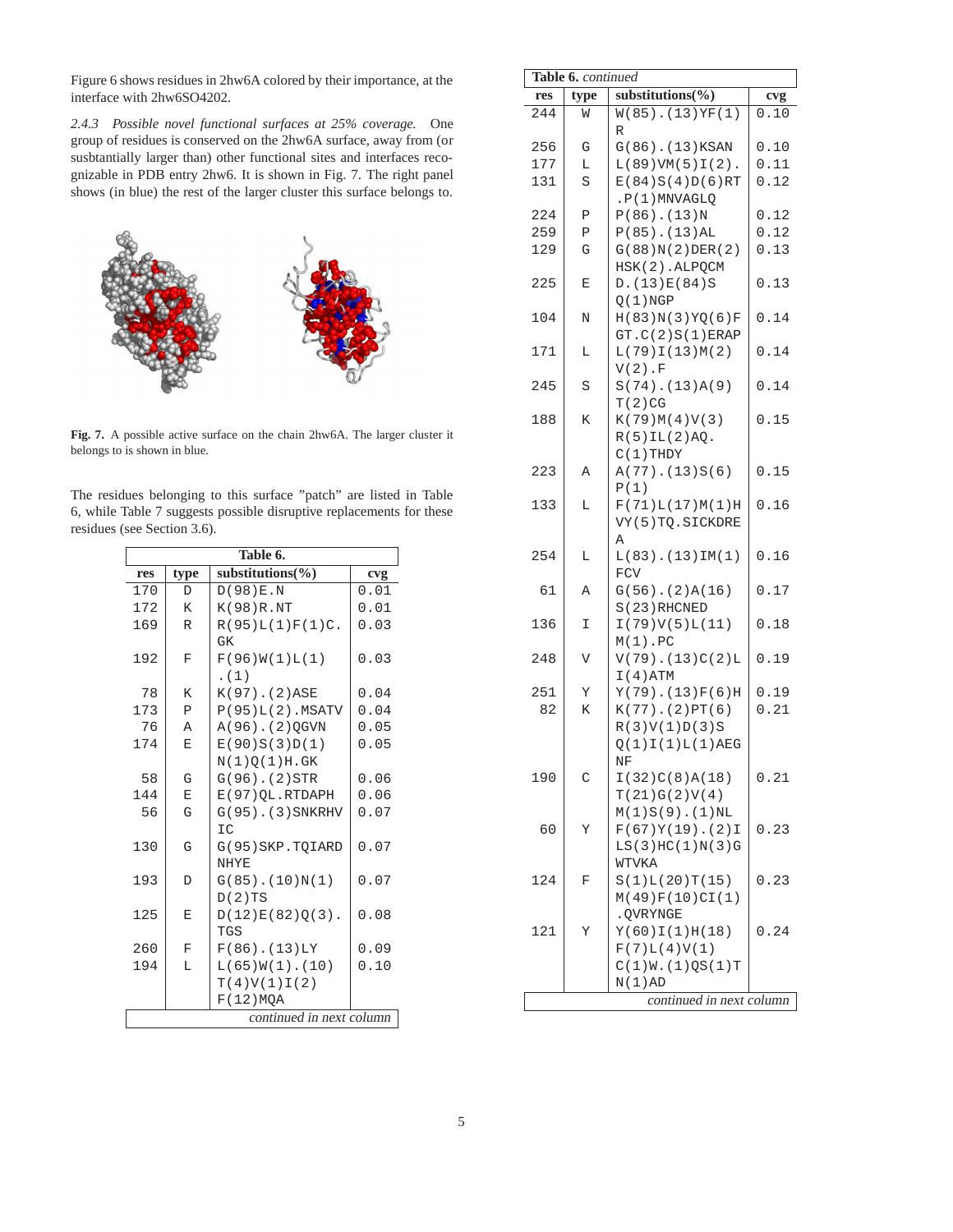| <b>Table 6.</b> continued |                |                       |      |  |  |  |
|---------------------------|----------------|-----------------------|------|--|--|--|
| res                       | type           | substitutions $(\% )$ | cvg  |  |  |  |
| 127                       | T.             | Y(2)A(12)V(17)        | 0.24 |  |  |  |
|                           |                | C(39)L(12)I(3)        |      |  |  |  |
|                           |                | $M(10)$ . $(1)$ NTGFQ |      |  |  |  |
| 115                       | E              | E(67)IO(11)V          | 0.25 |  |  |  |
|                           |                | D(7)A(2)S(3)X         |      |  |  |  |
|                           |                | H(2)R.WNY(1)FTK       |      |  |  |  |
|                           |                | M                     |      |  |  |  |
| 2.26                      | $\overline{V}$ | $V(66)$ . $(13)I(13)$ | 0.25 |  |  |  |
|                           |                | YAL(1)M(3)Q           |      |  |  |  |

**Table 6.** Residues forming surface "patch" in 2hw6A.

|     | Table 7.    |                          |  |  |  |  |
|-----|-------------|--------------------------|--|--|--|--|
| res | type        | disruptive               |  |  |  |  |
|     |             | mutations                |  |  |  |  |
| 170 | D           | $(R)$ (FWH) (YVCAG) (TK) |  |  |  |  |
| 172 | K           | $(Y)$ (FW) $(T)$ (VA)    |  |  |  |  |
| 169 | R           | (D)(T)(E)(Y)             |  |  |  |  |
| 192 | F           | $(KE)$ (T) (QD) (SCRG)   |  |  |  |  |
| 78  | Κ           | $(Y)$ (FW) (T) (CHG)     |  |  |  |  |
| 173 | Ρ           | (R)(Y)(H)(K)             |  |  |  |  |
| 76  | Α           | $(Y)$ (ER) (H) (K)       |  |  |  |  |
| 174 | Ε           | (FW) (H) (Y) (VAR)       |  |  |  |  |
| 58  | G           | $(E)$ (K) (R) (FW)       |  |  |  |  |
| 144 | E           | (H) (FW) (Y) (R)         |  |  |  |  |
| 56  | G           | (E)(R)(K)(D)             |  |  |  |  |
| 130 | G           | $(R)$ (KE) (FWH) (M)     |  |  |  |  |
| 193 | D           | $(R)$ (FWH) $(K)$ (Y)    |  |  |  |  |
| 125 | Ε           | (FWH)(R)(Y)(VA)          |  |  |  |  |
| 260 | F           | (K)(E)(Q)(TD)            |  |  |  |  |
| 194 | L           | (R)(Y)(H)(T)             |  |  |  |  |
| 244 | W           | (E)(K)(D)(T)             |  |  |  |  |
| 256 | G           | (R)(E)(FWH)(K)           |  |  |  |  |
| 177 | L           | (Y)(R)(H)(T)             |  |  |  |  |
| 131 | S           | $(R)$ $(H)$ $(K)$ $(FW)$ |  |  |  |  |
| 224 | $\mathbf P$ | (Y)(R)(TH)(CG)           |  |  |  |  |
| 259 | Ρ           | (YR) (H) (T) (KE)        |  |  |  |  |
| 129 | G           | (R)(E)(KH)(FW)           |  |  |  |  |
| 225 | E           | $(H)$ (FW) (YR) (VCAG)   |  |  |  |  |
| 104 | Ν           | $(Y)$ (H) $(FW)$ (E)     |  |  |  |  |
| 171 | L           | (YR)(T)(H)(KE)           |  |  |  |  |
| 245 | S           | (KR)(Q)(H)(FMW)          |  |  |  |  |
| 188 | K           | $(Y)$ (FTW) (CG) (S)     |  |  |  |  |
| 223 | Α           | $(R)$ (KY) $(E)$ (H)     |  |  |  |  |
| 133 | L           | (YR)(H)(T)(K)            |  |  |  |  |
| 254 | L           | (R)(Y)(H)(T)             |  |  |  |  |
| 61  | Α           | $(Y)$ (R) (K) (E)        |  |  |  |  |
| 136 | I           | (Y)(R)(H)(T)             |  |  |  |  |
| 248 | V           | (R)(Y)(K)(E)             |  |  |  |  |
| 251 | Υ           | (K) (Q) (M) (E)          |  |  |  |  |
|     |             | continued in next column |  |  |  |  |

| <b>Table 7.</b> continued |      |                       |
|---------------------------|------|-----------------------|
| res                       | type | disruptive            |
|                           |      | mutations             |
| 82                        | K    | $(Y)$ (FW) $(T)$ (H)  |
| 190                       | C    | (R)(K)(E)(H)          |
| 60                        | Y    | (K)(O)(E)(R)          |
| 124                       | F    | (K) (E) (D) (R)       |
| 121                       | Y    | (K)(Q)(R)(M)          |
| 127                       | т.   | (R)(Y)(H)(KE)         |
| 115                       | E    | (H)(FW)(Y)(R)         |
| 226                       |      | $(YR)$ (KE) $(H)$ (D) |

**Table 7.** Disruptive mutations for the surface patch in 2hw6A.

## **3 NOTES ON USING TRACE RESULTS**

#### **3.1 Coverage**

Trace results are commonly expressed in terms of coverage: the residue is important if its "coverage" is small - that is if it belongs to some small top percentage of residues [100% is all of the residues in a chain], according to trace. The ET results are presented in the form of a table, usually limited to top 25% percent of residues (or to some nearby percentage), sorted by the strength of the presumed evolutionary pressure. (I.e., the smaller the coverage, the stronger the pressure on the residue.) Starting from the top of that list, mutating a couple of residues should affect the protein somehow, with the exact effects to be determined experimentally.

#### **3.2 Known substitutions**

One of the table columns is "substitutions" - other amino acid types seen at the same position in the alignment. These amino acid types may be interchangeable at that position in the protein, so if one wants to affect the protein by a point mutation, they should be avoided. For example if the substitutions are "RVK" and the original protein has an R at that position, it is advisable to try anything, but RVK. Conversely, when looking for substitutions which will *n*ot affect the protein, one may try replacing, R with K, or (perhaps more surprisingly), with V. The percentage of times the substitution appears in the alignment is given in the immediately following bracket. No percentage is given in the cases when it is smaller than 1%. This is meant to be a rough guide - due to rounding errors these percentages often do not add up to 100%.

#### **3.3 Surface**

To detect candidates for novel functional interfaces, first we look for residues that are solvent accessible (according to DSSP program) by at least  $10\AA^2$ , which is roughly the area needed for one water molecule to come in the contact with the residue. Furthermore, we require that these residues form a "cluster" of residues which have neighbor within  $5\AA$  from any of their heavy atoms.

Note, however, that, if our picture of protein evolution is correct, the neighboring residues which *are not* surface accessible might be equally important in maintaining the interaction specificity - they should not be automatically dropped from consideration when choosing the set for mutagenesis. (Especially if they form a cluster with the surface residues.)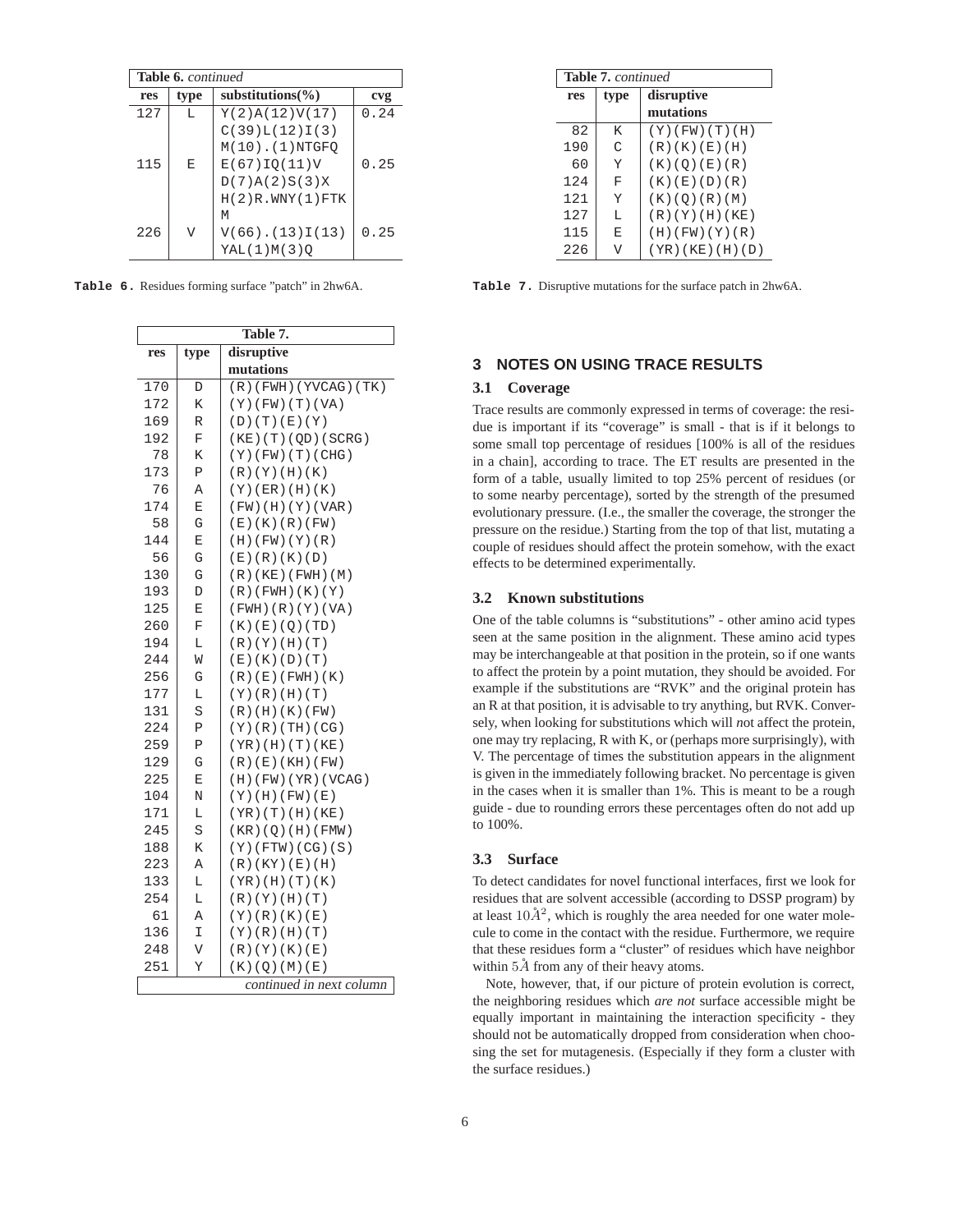#### **3.4 Number of contacts**

Another column worth noting is denoted "noc/bb"; it tells the number of contacts heavy atoms of the residue in question make across the interface, as well as how many of them are realized through the backbone atoms (if all or most contacts are through the backbone, mutation presumably won't have strong impact). Two heavy atoms are considered to be "in contact" if their centers are closer than  $5\AA$ .

## **3.5 Annotation**

If the residue annotation is available (either from the pdb file or from other sources), another column, with the header "annotation" appears. Annotations carried over from PDB are the following: site (indicating existence of related site record in PDB ), S-S (disulfide bond forming residue), hb (hydrogen bond forming residue, jb (james bond forming residue), and sb (for salt bridge forming residue).

#### **3.6 Mutation suggestions**

Mutation suggestions are completely heuristic and based on complementarity with the substitutions found in the alignment. Note that they are meant to be **disruptive** to the interaction of the protein with its ligand. The attempt is made to complement the following properties: small  $[AVGSTC]$ , medium  $[LPNQDEMIK]$ , large  $[WFYHR]$ , hydrophobic  $[LPVAMWFI]$ , polar  $[GTCY]$ ; positively  $[KHR]$ , or negatively  $[DE]$  charged, aromatic  $[WFYH]$ , long aliphatic chain [EKRQM], OH-group possession [SDETY], and NH2 group possession  $[NQRK]$ . The suggestions are listed according to how different they appear to be from the original amino acid, and they are grouped in round brackets if they appear equally disruptive. From left to right, each bracketed group of amino acid types resembles more strongly the original (i.e. is, presumably, less disruptive) These suggestions are tentative - they might prove disruptive to the fold rather than to the interaction. Many researcher will choose, however, the straightforward alanine mutations, especially in the beginning stages of their investigation.

## **4 APPENDIX**

#### **4.1 File formats**

Files with extension "ranks\_sorted" are the actual trace results. The fields in the table in this file:

- alignment# number of the position in the alignment
- residue# residue number in the PDB file
- type amino acid type
- rank rank of the position according to older version of ET
- variability has two subfields:
	- 1. number of different amino acids appearing in in this column of the alignment
	- 2. their type
- rho ET score the smaller this value, the lesser variability of this position across the branches of the tree (and, presumably, the greater the importance for the protein)
- cvg coverage percentage of the residues on the structure which have this rho or smaller
- gaps percentage of gaps in this column



**Fig. 8.** Coloring scheme used to color residues by their relative importance.

#### **4.2 Color schemes used**

The following color scheme is used in figures with residues colored by cluster size: black is a single-residue cluster; clusters composed of more than one residue colored according to this hierarchy (ordered by descending size): red, blue, yellow, green, purple, azure, turquoise, brown, coral, magenta, LightSalmon, SkyBlue, violet, gold, bisque, LightSlateBlue, orchid, RosyBrown, MediumAquamarine, DarkOliveGreen, CornflowerBlue, grey55, burlywood, LimeGreen, tan, DarkOrange, DeepPink, maroon, BlanchedAlmond.

The colors used to distinguish the residues by the estimated evolutionary pressure they experience can be seen in Fig. 8.

#### **4.3 Credits**

*4.3.1* **Alistat** *alistat* reads a multiple sequence alignment from the file and shows a number of simple statistics about it. These statistics include the format, the number of sequences, the total number of residues, the average and range of the sequence lengths, and the alignment length (e.g. including gap characters). Also shown are some percent identities. A percent pairwise alignment identity is defined as (idents / MIN(len1, len2)) where idents is the number of exact identities and len1, len2 are the unaligned lengths of the two sequences. The "average percent identity", "most related pair", and "most unrelated pair" of the alignment are the average, maximum, and minimum of all (N)(N-1)/2 pairs, respectively. The "most distant seq" is calculated by finding the maximum pairwise identity (best relative) for all N sequences, then finding the minimum of these N numbers (hence, the most outlying sequence). *alistat* is copyrighted by HHMI/Washington University School of Medicine, 1992-2001, and freely distributed under the GNU General Public License.

*4.3.2* **CE** To map ligand binding sites from different source structures, report\_maker uses the CE program: http://cl.sdsc.edu/. Shindyalov IN, Bourne PE (1998) *"Protein structure alignment by incremental combinatorial extension (CE) of the optimal path* . Protein Engineering 11(9) 739-747.

*4.3.3* **DSSP** In this work a residue is considered solvent accessible if the DSSP program finds it exposed to water by at least  $10\text{\AA}^2$ , which is roughly the area needed for one water molecule to come in the contact with the residue. DSSP is copyrighted by W. Kabsch, C.